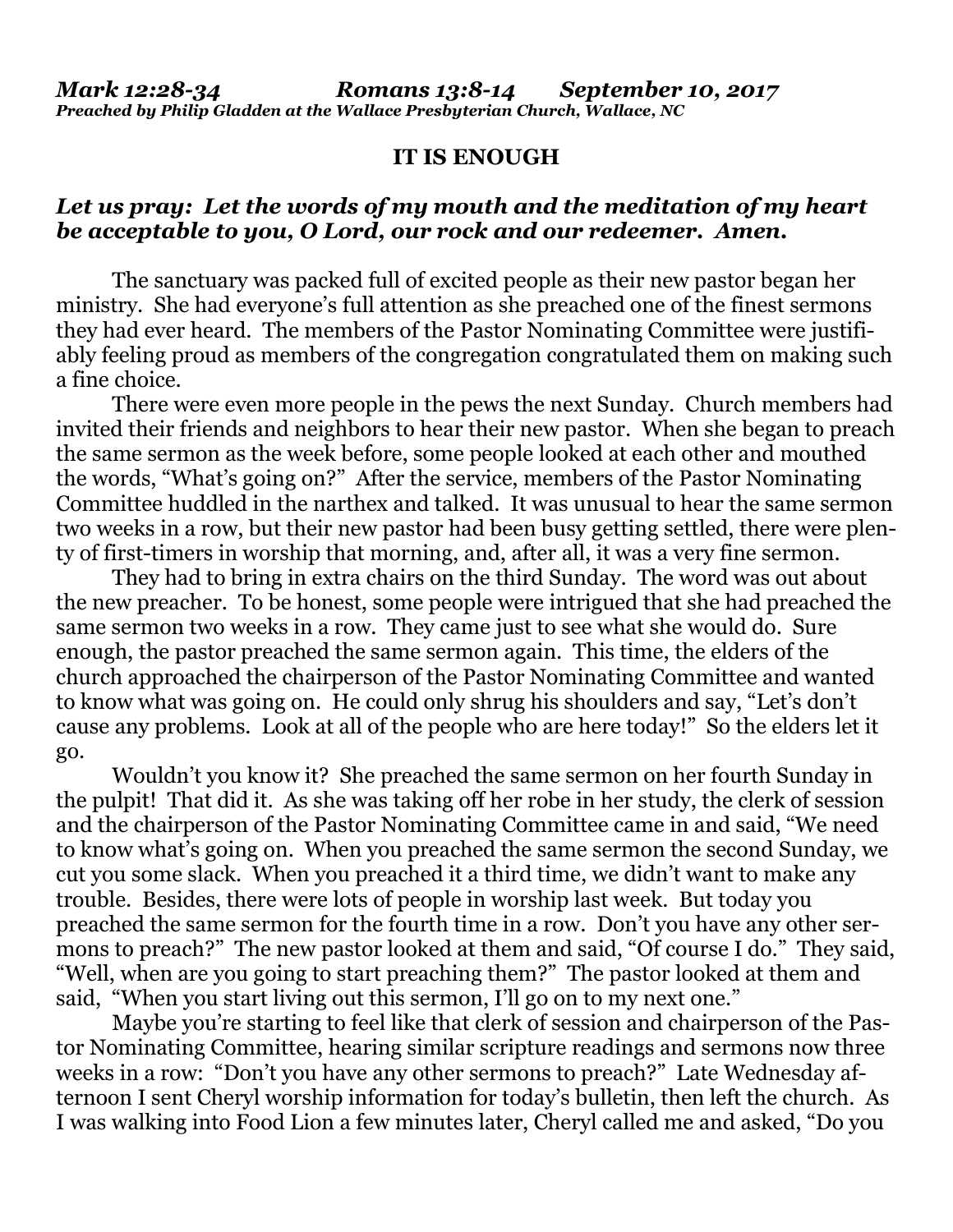realize the gospel lesson is the same as last week?" I said, "Yep, I sure do," and she said, "Okay, just checking." In fact, it's the same gospel lesson for the third week in a row — Mark 12:28-34, about The Great Commandment, love God/love neighbor. Actually, I've started wondering if maybe we shouldn't read that gospel lesson every Sunday, so that we're always reminded of what is most important.

St. Jerome was a late 4th century A.D. priest, theologian, and historian from northern Italy. Second only to St. Augustine of the same time period, Jerome was a prolific Christian writer who translated most of the Bible into Latin. He was known for his writings on Christian morals and how to live as a Christian, especially in large urban centers such as Rome.

In Jerome's commentary on Paul's letter to the Galatians, he wrote about Galatians 6:10, which says, "So then, whenever we have an opportunity, let us work for the good of all, and especially for those of the family of faith." He told this story about the Apostle John: "When the blessed evangelist John, the apostle, had lived in Ephesus into his extreme old age and could hardly be carried to the meetings of the church by the disciples, and when in speaking he could no longer put together many words, he would not say anything else in the meetings but this: 'Little children, love one another!' When at last the disciples and brothers present got tired of hearing the same thing again and again, they said, 'Master, why do you keep saying the same thing?' John replied with a saying worthy of him: 'Because it is the Lord's command, and it is enough if it is really done.'"<sup>1</sup>

If you're getting tired of hearing the same thing again and again and are tempted to ask me, "Dr. Phil, why do you keep saying the same thing?" I suppose I would give you the apostle John's answer, "Because it is the Lord's command, and it is enough if it is really done."

"It is enough if it is really done . . ."

"It is enough . . ."

"*If it is really done . . ."* Once again, we're back to trying to figure out how to live the way the Lord commands us to live and the apostle Paul instructs us to live as people who have been saved from sin and redeemed for new life in Christ. Last Sunday we heard a long list of ethical instructions from Paul which have been described as the "marks of the true Christian." Today we hear some more of Paul's ethical exhortations about what it means to live as redeemed people who have been freed to live for God and for neighbor:

- \* Owe no one anything.
- \* Love one another.
- \* Love your neighbor as yourself.
- \* Love does no wrong to a neighbor.
- \* Love is the fulfilling of the law.
- \* Lay aside the works of darkness, put on the armor of light.
- \* Live honorably as in the day.
- \* Put on the Lord Jesus Christ.
- \* Make no provision for the flesh, to gratify its desires.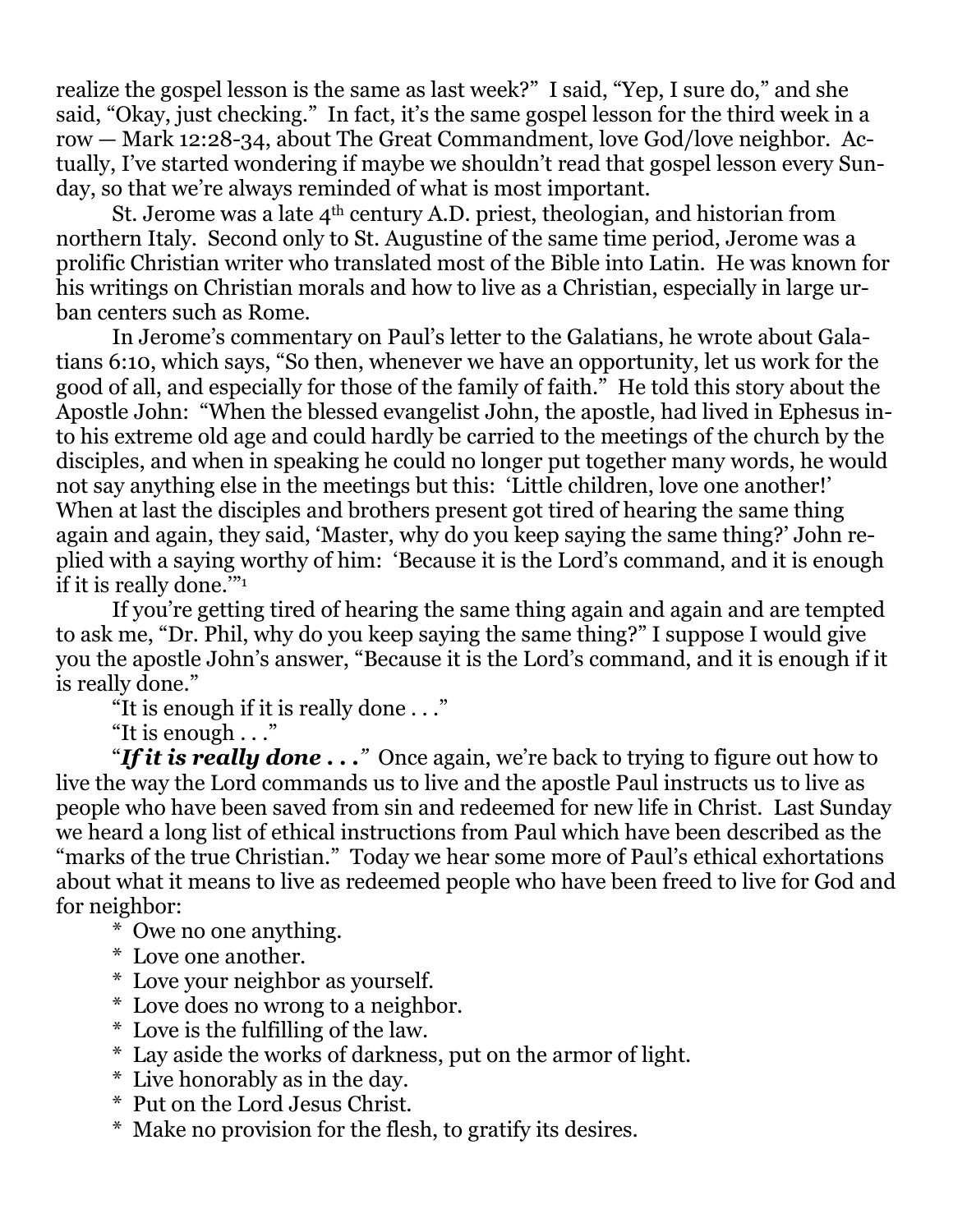I'm tempted to write the Chase Bank Mortgage Company (that services our mortgage) and the Great Lakes Higher Education Corporation (that services our outstanding student loans) and say, "To Whom It May Concern: I no longer want to owe you anything, so I will not be sending any more payments. But, I love you! Romans 13:8. Sincerely, Philip Gladden." Dr. Dan said I would probably get the following letter in response: "Dear Philip Gladden, Thank you for your recent letter. See you in court!"

How realistic is Jesus' command that we love one another? How practical are Paul's ethical instructions about our new life in Christ? When we hear the Great Commandment to love God/love neighbor, or Paul's instructions from last week and today, we might have the same reaction as many people do when they hear Jesus' Sermon on the Mount — "Well, that sounds nice, and it would be nice if life could be that way, but it's just not realistic or practical. That's not the way the world operates."

Maybe that's exactly the point! Maybe that's what Paul means when he describes the new life in Christ, "Do not be conformed to this world, but be transformed by the renewing of your minds, so that you may discern what is the will of God — what is good and acceptable and perfect." Maybe Jesus and Paul *really mean what they say* if we claim to be followers of Jesus Christ, we will fulfill the law by loving God and our neighbors.

Many people like to use Eugene Peterson's version of the Bible called *The Message* because it presents God's Word in down-to-earth, easy-to-relate-to language. Here's how he translates Romans 13:8-10:

**"**Don't run up debts, except for the huge debt of love you owe each other. When you love others, you complete what the law has been after all along. The law code don't sleep with another person's spouse, don't take someone's life, don't take what isn't yours, don't always be wanting what you don't have, and any other 'don't' you can think of—finally adds up to this: Love other people as well as you do yourself. You can't go wrong when you love others. When you add up everything in the law code, the sum total is *love*."

It's interesting how God's math works. When you add up all of the negatives (any "don't" you can think of), you end up with the most positive of all — the sum total of love! It's how our "got to's" get turned into "get to's." Here's how the apostle Paul sums it up in his letter to the Galatians, which has been called the Christian's Declaration of Independence: "For you were called to freedom, brothers and sisters; only do not use your freedom as an opportunity for self-indulgence, but through love become slaves to one another. For the whole law is summed up in a single commandment, 'You shall love your neighbor as yourself.'" (Galatians 5:13-14)

You really don't need me or any other preacher to tell you how hard it is to love God with all your heart, soul, strength, and mind, and to love your neighbor as yourself. It's all that easy and it's all that hard! Jesus knew that. Paul knew that. That's why they didn't leave it up to us to do on our own. "Instead," Paul says, "put on the Lord Jesus Christ. Wake up! Lay aside the works of darkness. Live honorably as in the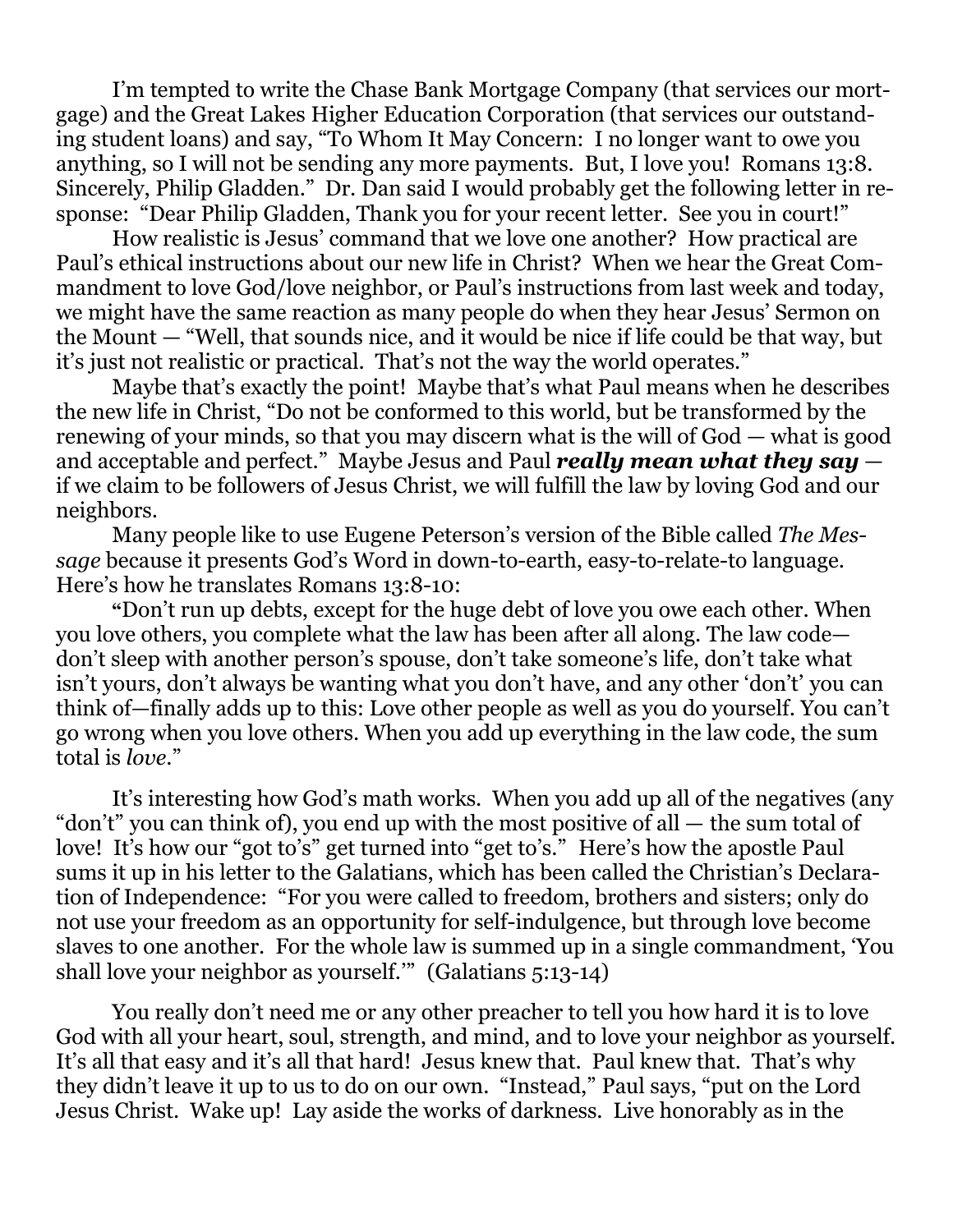day." God's future makes a difference in our present lives. We don't live and love just to get into heaven some day. We live and love now, today, because that is the way of God's people. Countercultural? Yes! Unpopular? Sometimes! Easy to do? Not at all! But that *agape* love seems to be the defining characteristic of people who truly love God and neighbor — "and they'll know we are Christians by our love."

In the aftermath of 9/11 sixteen years ago, people across this nation came together in an impressive display of unity. Churches were full. Streets were lined with American flags. Differences were set aside as neighbor reached out to neighbor.

In the aftermath of Hurricane Harvey, we have seen picture after picture of neighbor helping neighbor. FaceBook has been full of memes talking about how the storm didn't discriminate among people when it hit — and the pictures coming out of Houston and other devastated areas have shown that first responders, rescue personnel, and neighbors didn't either.

As we wait to see what Hurricane Irma will do to us here in southeastern North Carolina, we anticipate how we might be called upon to help our neighbors, or to be helped by our neighbors.

It's wonderful that most people respond this way when tragedy strikes. But it makes you wonder why we don't or can't or won't live like this all of the time. Maybe it's just too hard. Maybe it makes us too uncomfortable. Maybe we just get too caught up in our own bubbles and forget about the other folks. Maybe it's just more comfortable to love the people right around us. Maybe we don't really wish ill will upon other folks, but we never really get around to doing anything proactively.

I don't know about you, but Jesus' command to love God/love neighbor, and Paul's ethical instructions about the Christian life really make me think about my own life and faith. Oh, it's tempting to feel guilty, but I don't think either Jesus or Paul intended to send us on a guilt trip. Quite the opposite — I think they both were proclaiming the good news that because of God's love and grace in Jesus Christ, we now have the exciting, wonderful, challenging, all-that-easy/all-that-hard opportunity to live in a whole new way in relation to our God and our neighbor.

Before I left the house Thursday morning to go to the church and write this sermon, I looked at FaceBook and saw something my big sister, Susan, had re-posted. It's about the pastor and the church. It might make you uncomfortable. You might not agree with everything it says. Then again, you might welcome the message. It certainly got my attention. It didn't come with a title, but I think there are two definite title possibilities: "It Is Enough" or "It's All That Easy and It's All That Hard."

"The pastor says they sit front and center. The gay boys. Sometimes they hold hands. And some folks have said he should address the issue. But the pastor tells me he doesn't know what to say. And then there's the man who sneaks in the back door. Fresh